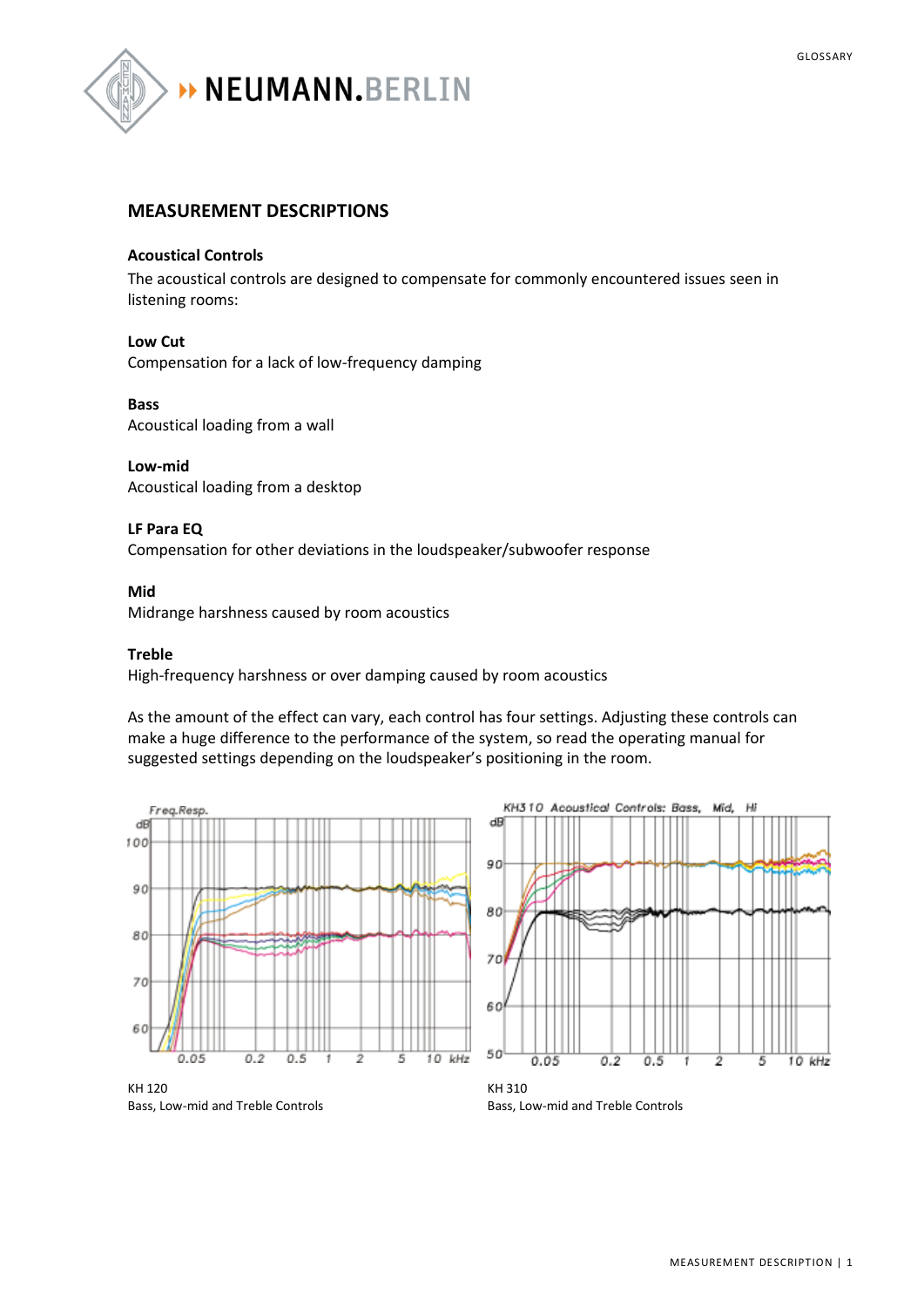



Freq.Resp. 0410 Parametric-eq ďB n  $-\frac{6}{5}$  $-10$  $-15$  $0.01$ kHz  $0.1$ f

O 410 Bass, Mid and Treble Controls

O 410 Parametric Equalizer







KH 810 Parametric Equalizer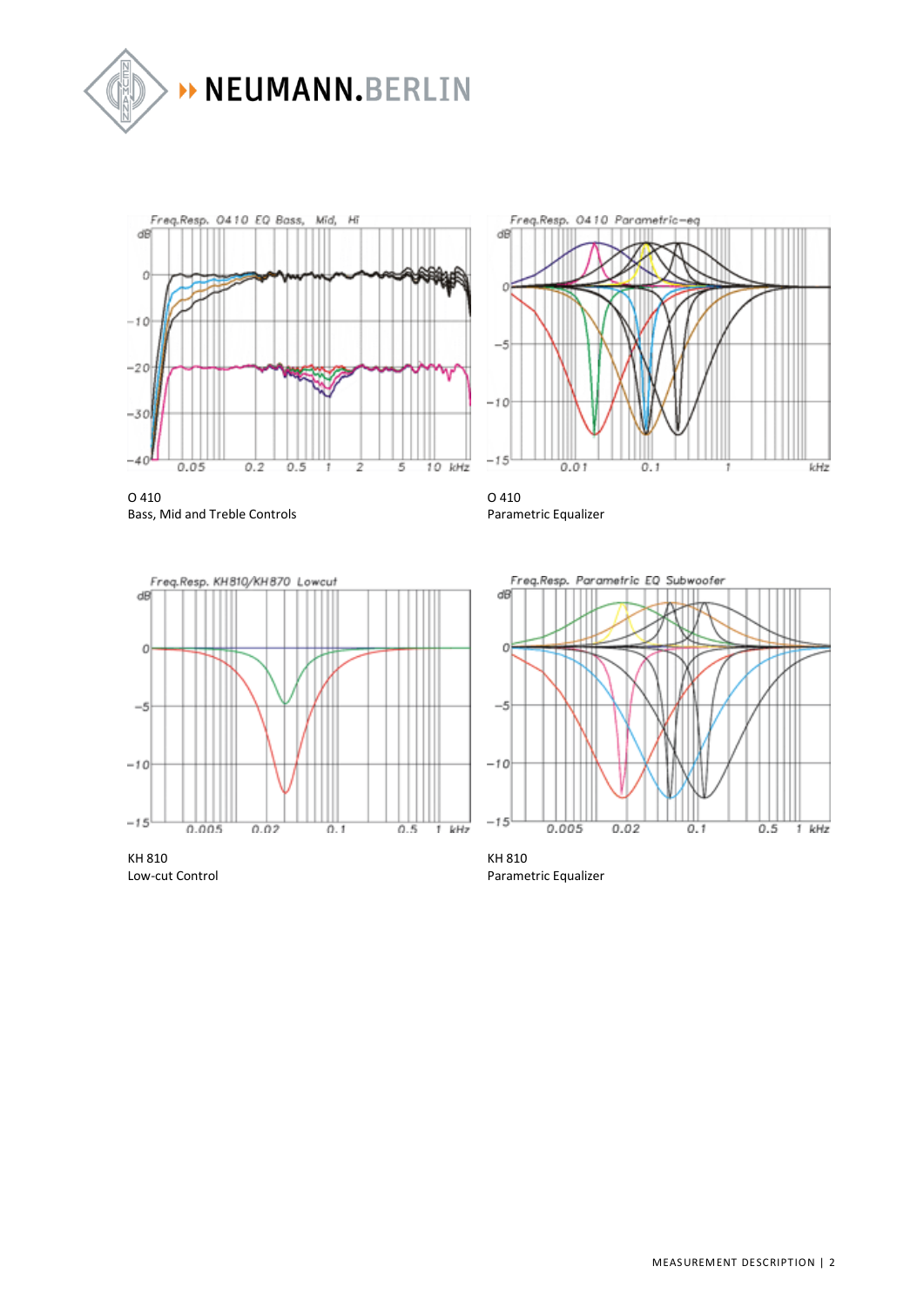

> NEUMANN.BERLIN

#### **Dispersion (Directivity)**

Sound travels out from the loudspeaker in more than one direction. As the listener moves off axis, the level of higher frequencies reduces more than the level of lower frequencies. The reduction in level off-axis compared to on-axis depends on the size of the driver and the surface into which it is mounted (a wall, panel, or loudspeaker cabinet). The larger the combined diameter and surface, the smaller the radiation angle: lower frequency, longer wavelength, more omni-directional behavior; higher frequency, shorter wavelength, more directional behavior; midrange frequencies sit somewhere between these two extremes. It is not practical to control the dispersion of a bass driver using an acoustical horn as it would have to be very large to control the long wavelengths involved. This frequency-dependent dispersion leads to problems around the crossover frequencies. In a twoway loudspeaker system the woofer plays up to the crossover point, typically 2–3 kHz. The wavelength of this frequency is quite small in relation to the diameter of the bass driver, which is why the directivity of the bass driver is narrow in the kHz frequencies. Just above the crossover frequency the tweeter starts to radiate sound. The wavelengths of these frequencies, while short (10–20 cm), are quite large in relation to the diameter of the tweeter, and therefore the dispersion is wide. So the dispersion has changed from gradually narrowing with increased frequency in the bass driver region, to becoming wide again before narrowing with increased frequency in the treble driver region. This creates a non-smooth power response (the total sound energy radiated from the loudspeaker) which has consequences when the loudspeaker is placed into the listening room – see next paragraph. Even if the on-axis response is flat, the loudspeaker can have a tonality which is more apparent with decreased quality of acoustical treatment in the room. Neumann avoids this off-axis problem by using waveguides (acoustical horns) in front of the midrange driver and tweeters.

Moving onto the sound in the room, even if the listener is positioned on-axis, the total sound at the listening position is the sum of the direct on-axis sound plus the reflected off-axis sound. Firstly, the direct sound should be a flat as possible. Secondly, the off-axis sound is reflected by the surfaces in the room (equipment, furniture, and walls). This reflected sound will be colored in some way and attenuated in level due the reflecting surfaces' acoustical properties, although it is possible with good acoustical design to minimize the adverse affects of this. The off-axis sound from the loudspeaker should not be colored otherwise the acoustics of the room will have to cope with this additional sound quality factor, which is not practical nor even possible in some cases. Finally, if there is a nonlinear reverberation time in the room, the result at the listening position will also be colored.

To measure the way in which sound radiates, many measurements are required around the loudspeaker. To avoid the need to measure every angle in all directions, typical just the horizontal and vertical planes are measured with a resolution of 5 deg. From this data, interpolation can be used to derive frequency responses of the angles that were not measured. Furthermore, symmetry can be used to further reduce the number of measurements required.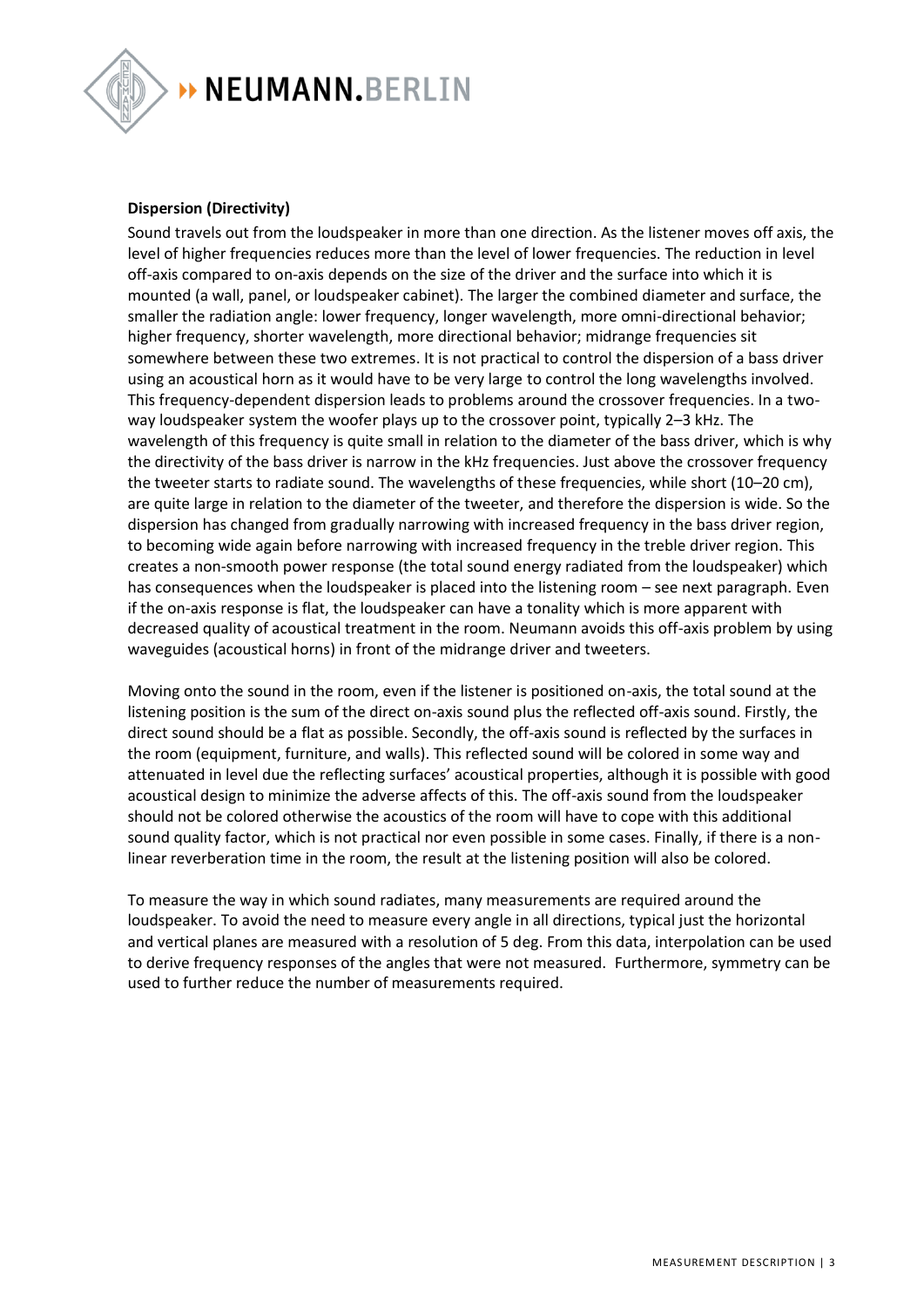



Anordnung zur Bestimmung des Abstrahlverhaltens

From the measured data many different pictures can be drawn: dispersion plot, directivity balloon, isobars, polar plot, directivity index/factor, power response, etc. Additional post processing is often applied to the data: frequency smoothing, level normalization, etc.

Dispersion plots display frequency the horizontal axis and angle on the vertical axis. The level of the sound at a particular frequency and angle is displayed using different colors. Below are examples of a l arge three-w ay lou dspeaker without any dispersion control (drivers mounted directly to the front panel) and a large three-way loudspeaker fitted with a waveguide. At lower frequencies the widening of the dispersion can be seen in both loudspeakers. At higher frequencies the lack of dispersion control is clearly visible in the 3-6 kHz region (left plot). The off-axis sound of this loudspeaker will be quite colored and so the perceived sound at the listening position will also be colored. And the higher the reverberation time, the higher the audible coloration will be.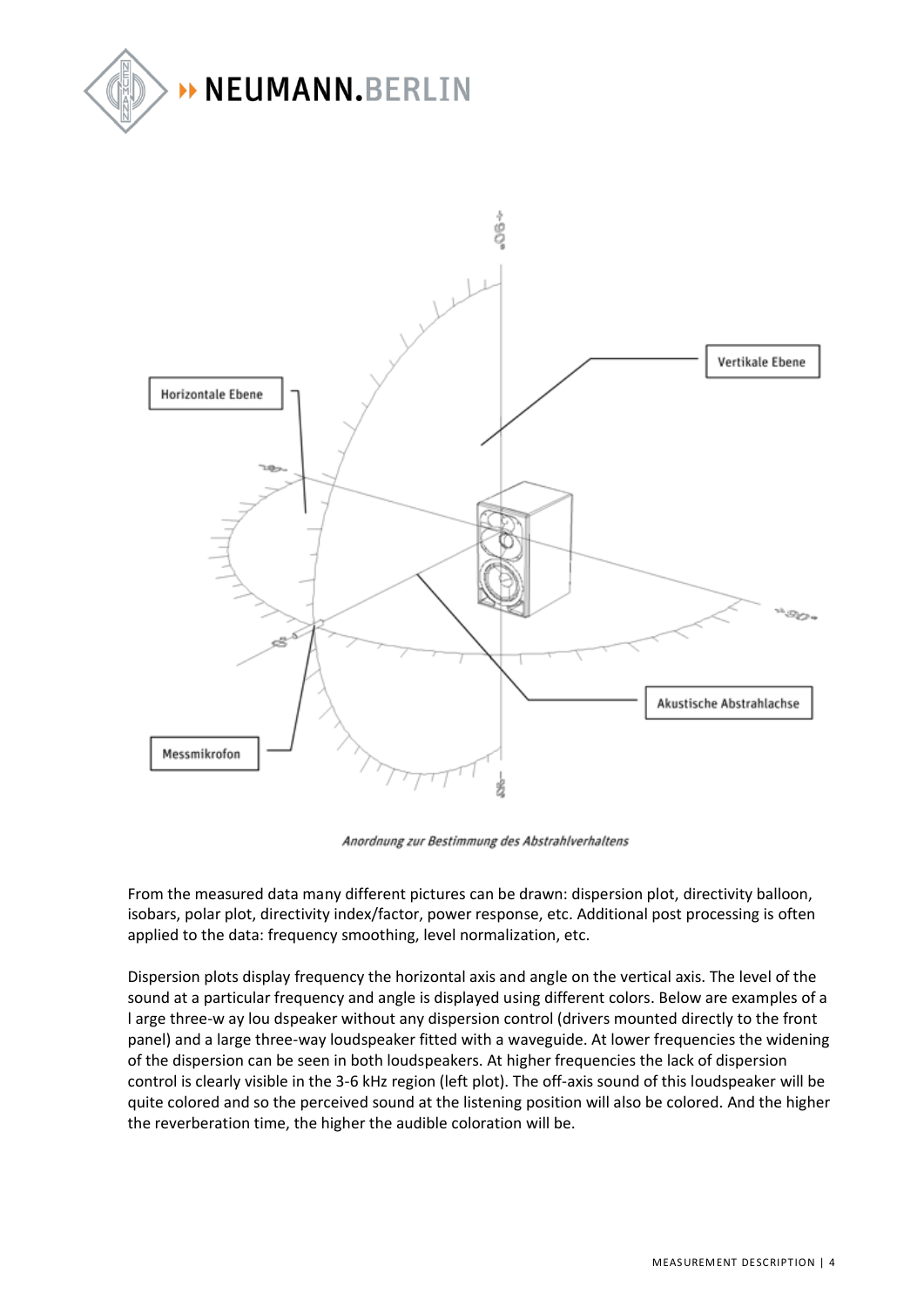





A loudspeaker with no dispersion control  $\blacksquare$  A loudspeaker with dispersion control (O 500 C)

MEASUREMENT DESCRIPTION | 5

In the loudspeaker without dispersion control, the frequency region 1-7 kHz region can be seen to be very wide so in rooms with less than ideal acoustics, the loudspeaker will sound colored. Additionally, the high frequency collapse in dispersion creates a narrow sweet spot in that frequency range.

In the past waveguides were designing by making a physical prototype out of clay and then checking it using anechoic measurements. Incorrect results meant remaking the physical prototype and then taking a new set of measurements. These days, the waveguides in Neumann loudspeakers are iteratively designed in a computer using acoustical models until the target is achieved. Then only a verification of the final design needs to be performed with an anechoic measurement (Mathematically Modeled Dispersion™ waveguide, MMD™). This is analogous to way that automotive aerodynamics were, and are now, designed using computers, clay models, and wind tunnels.

The aim of the waveguide is to provide a constant directivity throughout the crossover region(s) and above. Ideally all models should have the same directivity, or same character of the directivity, so that products can be mixed and matched to make suitably specified sound reproduction systems. Below are four examples from the Neumann range.

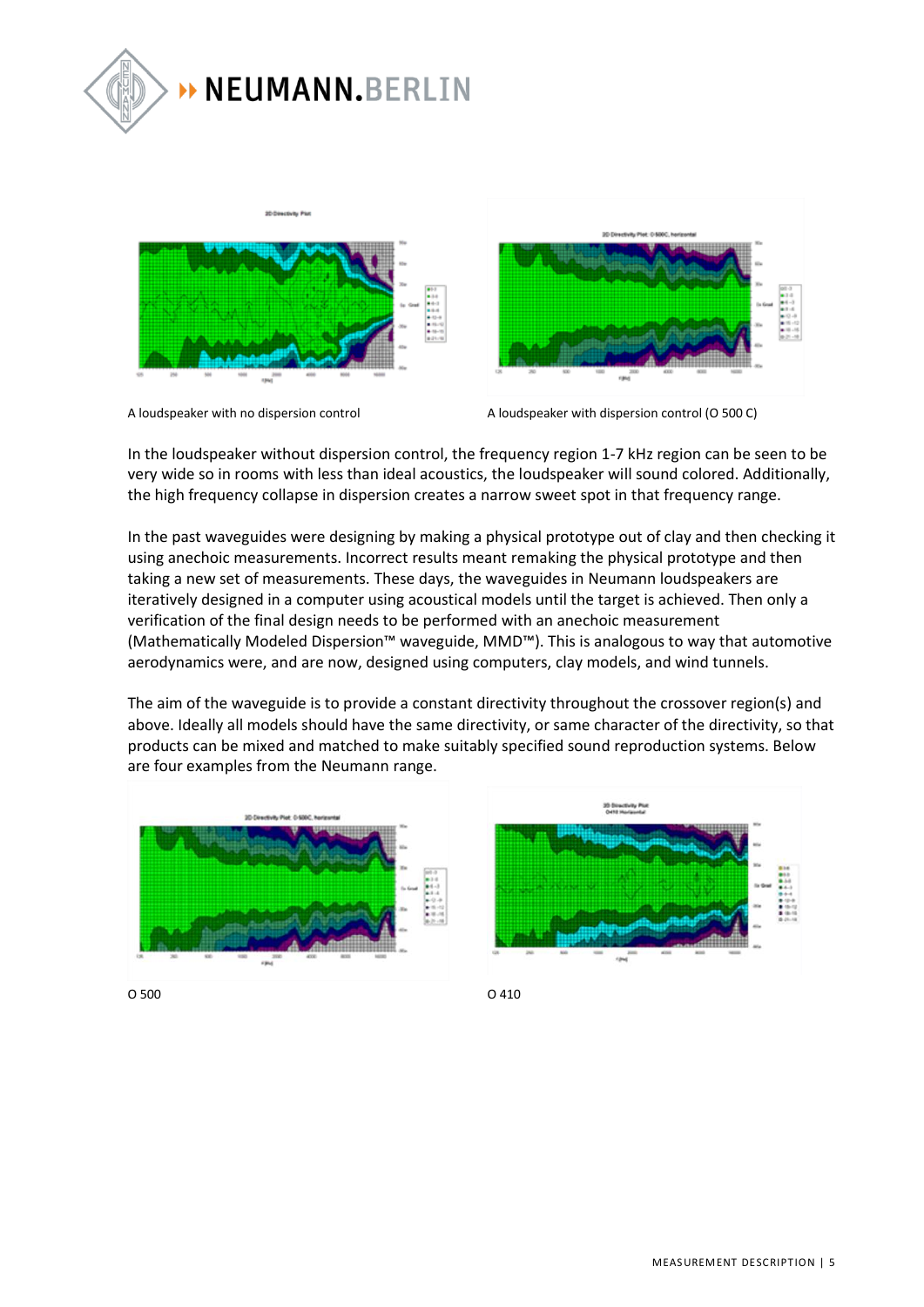



Horizontal leobars of Neumann XH 120 **BACK BACK BOOK BOOK BOOK BOOK AND BOOKS** 

11

1 ł

Ŧ I 3

ž,

3 - 3 R 8  $\frac{1}{2}$ 3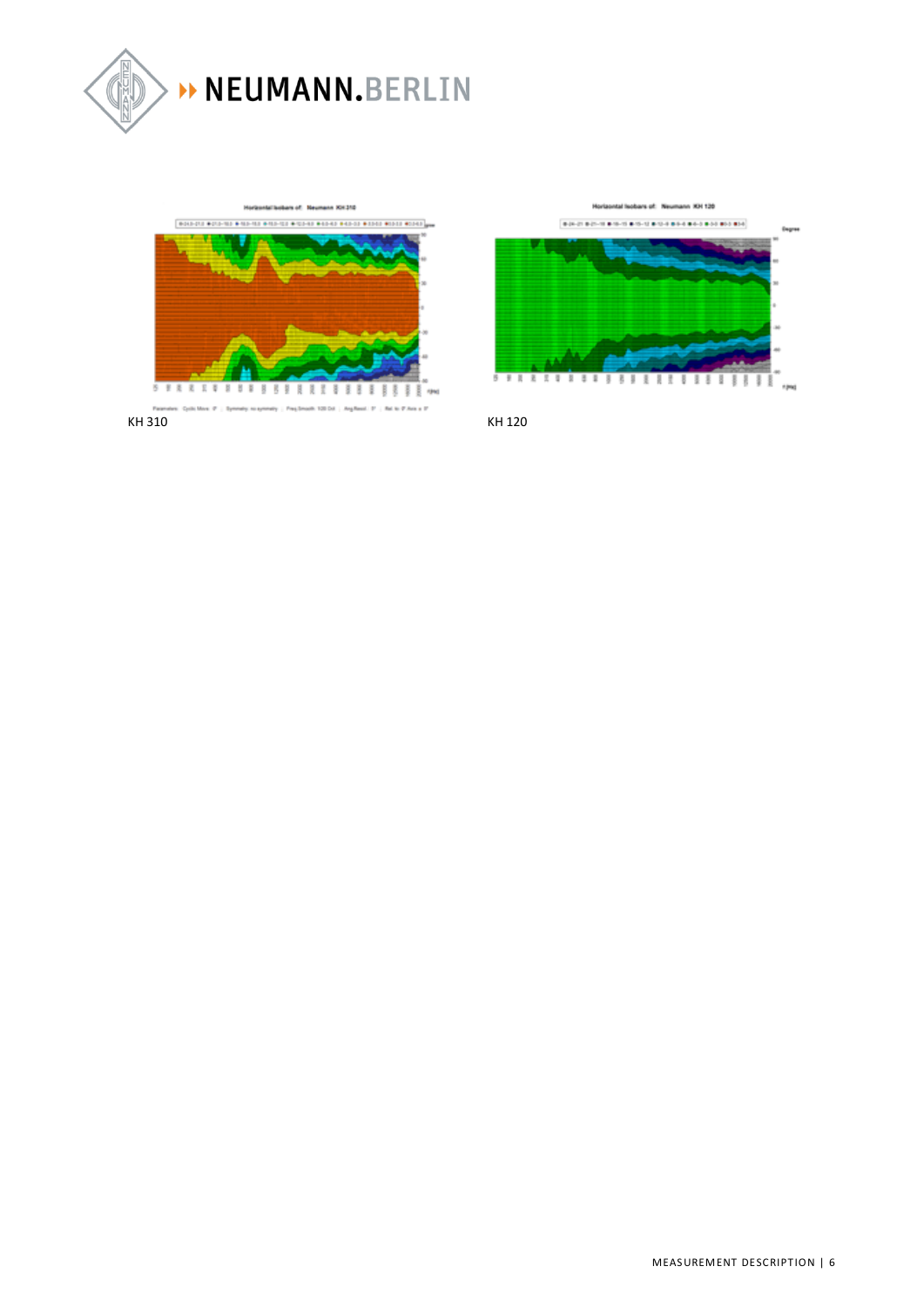

#### **Frequency Response**

When a Fourier transformation is taken of a time series the result is a complex frequency response. In the case of loudspeakers, the time series to be transformed is the impulse response. The impulse response is the response of the loudspeaker to an impulse input (a very short and loud sound – like a handgun or balloon burst). The impulse response gives a complete description of a linear timeinvariant system (in this case, a loudspeaker playing at moderate levels). In acoustics, a complex frequency response is not very useful in its raw form, so the magnitude and phase responses are calculated to give the "magnitude of the frequency response" and "phase of the frequency response". These are normally abbreviated simply to "frequency response" and "phase response". Finally, the magnitude is normally converted to decibels as our perception of sound pressure is logarithmic and as a consequence easier to interpret on a log scale.

Ideally, an accurate loudspeaker should have a flat magnitude of the frequency response in anechoic conditions across the entire audible frequency range (20 – 20k Hz). Technically this is impossible to achieve but we can get close. There will be a low frequency roll-off that limits bass extension. There will also be some deviation away from a perfectly flat response - this deviation should be minimized. Below is an example of a very good loudspeaker:



Frequency response of a large three-way loudspeaker (O 410)

Less capable loudspeakers would have less bass extension and a greater deviation of the frequency response away from flat. Examples of the causes of deviations are poor low-frequency alignment, cabinet and port resonances, crossover alignment, edge diffraction, and inappropriate driver selection.

Sometimes the frequency response is made to be deliberately non-flat in anechoic conditions. This occurs when the typical loudspeaker positioning is known, and there is no possibility for the user to adjust the response on the loudspeaker. An example is the M 52 that is designed to be located next to a mixing console which would increase (red curve) the deliberately lower level in the 200 – 1000 Hz region. The result is a flat response in the listening room (green curve).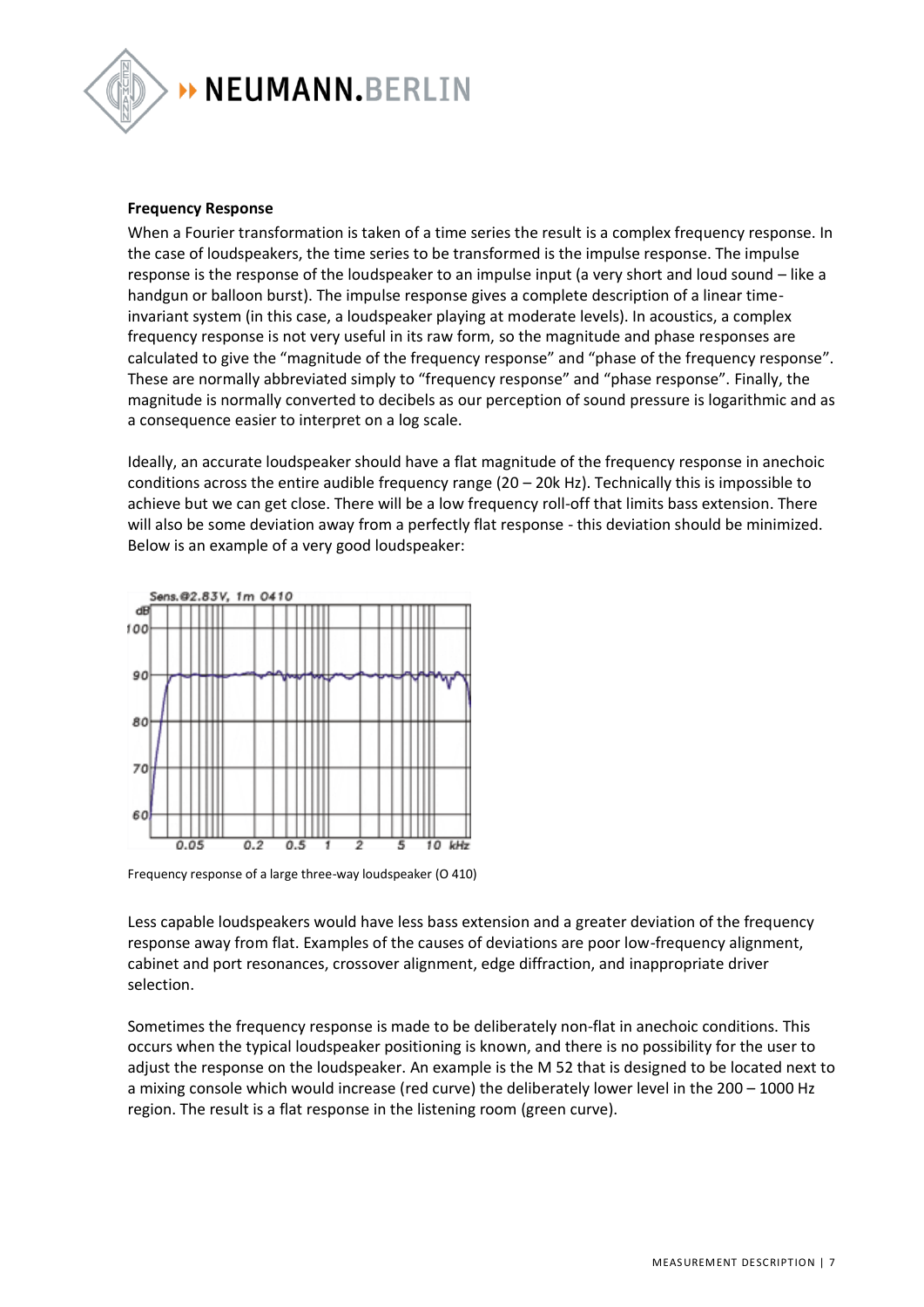



Frequency response compensation due to desktop loading

The low-frequency extension of a loudspeaker can be extended by using a subwoofer. This brings some additional advantages. Some of them are: increased SPL, reduced distortion from the main loudspeakers, and a decrease of the frequencies where group delay increases. There is one disadvantage of increased group delay around the crossover frequency.





Small two-way loudspeaker with a subwoofer Large three-way loudspeaker with a subwoofer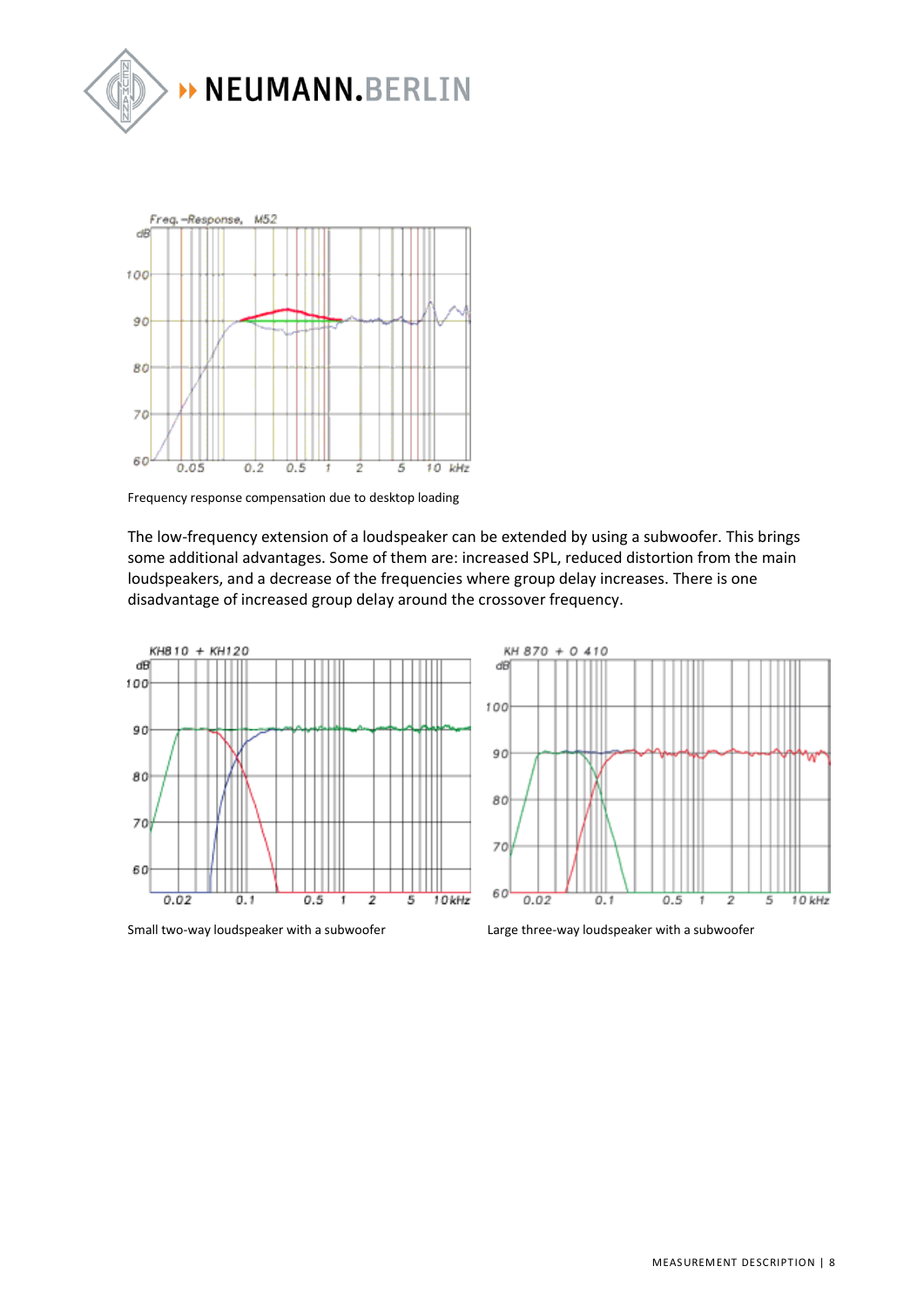

# > NEUMANN.BERLIN

#### **Group delay**

When a Fourier transformation is taken of a time series the result is a complex frequency response. In the case of loudspeakers, the time series to be transformed is the impulse response. The impulse response is the response of the loudspeaker to an impulse input (a very short and loud sound – like a handgun or balloon burst – also known as a "Dirac"). The impulse response gives a complete description of a linear time-invariant system (in this case, a loudspeaker playing at moderate levels). In acoustics, a complex frequency response is not very useful in its raw form, so the magnitude and phase responses are calculated to give the "magnitude of the frequency response" and "phase of the frequency response". These are normally abbreviated simply to "frequency response" and "phase response".

The phase response can be further processed to give the group delay (it is the negative slope of the phase response,  $-d\phi(\omega)/d\omega$ ). Group delay is the time it takes for the electrical input to pass through the loudspeaker system and become an acoustical output. Ideally group delay should be zero at all frequencies, i.e. all of the signal takes the same amount of time to pass through the loudspeaker, and that this time is a minimum. In practice, group delay increases with reduced frequency due to electronic (infrasonic) protection filters and the natural roll-off seen in vented cabinets (equivalent to a 4<sup>th</sup> order filter) or sealed cabinets (equivalent to a  $2^{nd}$  order filter). The higher the order of the filter, the higher the group delay. The lower the corner frequency of the filter, the higher the group delay.

In this example the group delay increases towards low frequencies but psychoacoustic tests show that the values indicated are on, or just below, the threshold of audibility.



Group delay of a sealed compact three-way loudspeaker

In the example below, a larger loudspeaker appears to have a higher group delay. However over the same frequency range as the example above (>40 Hz) it can be seen to be the same. This is because the low-frequency cut-off of the loudspeaker is lower. This large loudspeaker happens to be vented but the result is a loudspeaker with the same time-domain response as a compact sealed enclosure within the frequency range of the smaller monitor.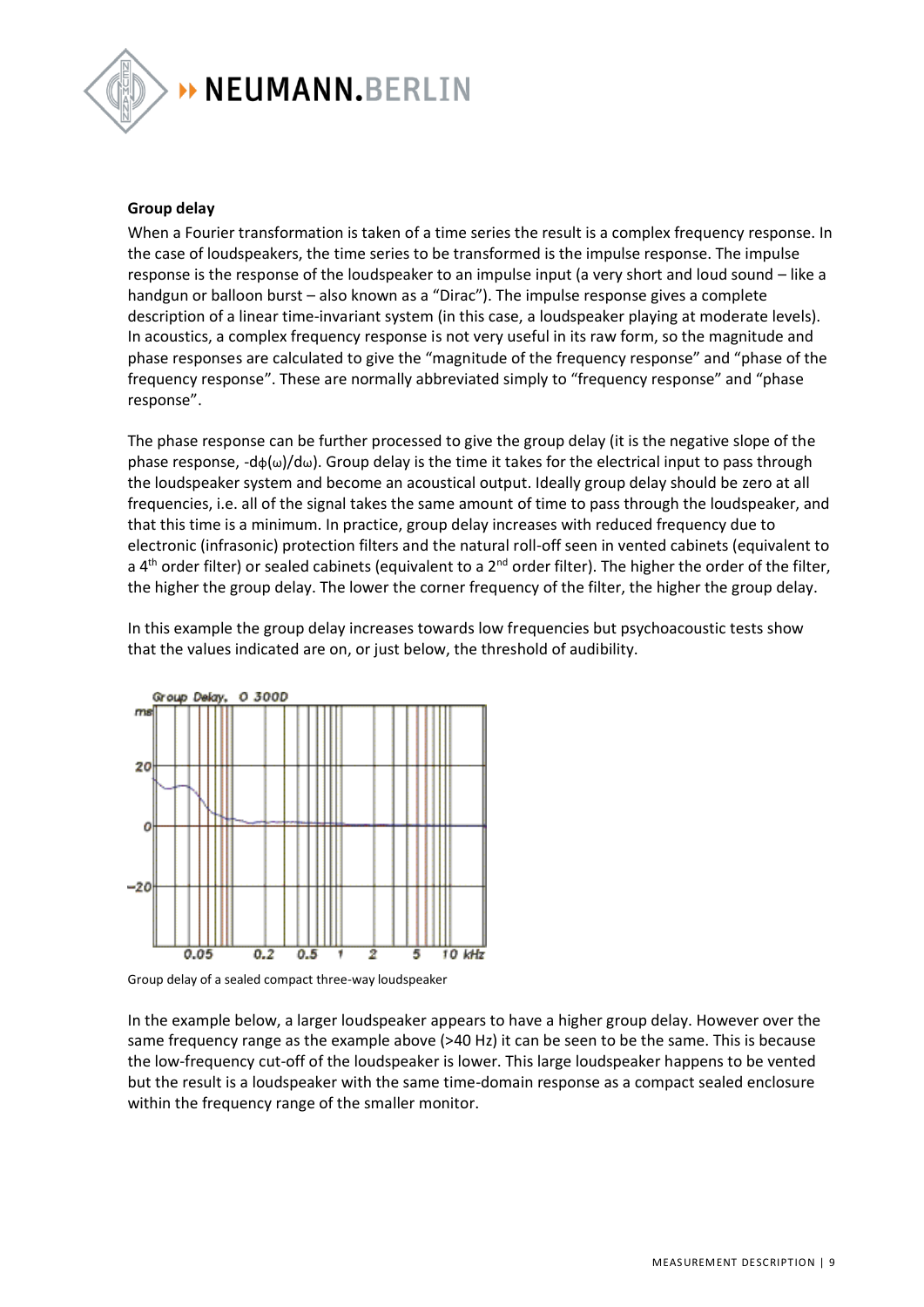



Group delay of a large three-way loudspeaker

Adding a subwoofer extends the low-frequency extension of the loudspeaker and increases the maximum SPL of the system. There are also changes to the group delay in the form of a decrease of the frequencies where group delay is high due to the lower corner frequency (this subjectively beneficial), and increased group delay around the crossover frequency due to the crossover (this is likely to be audible in a good room).



Small two-way loudspeaker KH 120 Small two-way loudspeaker KH 120



with a subwoofer KH 810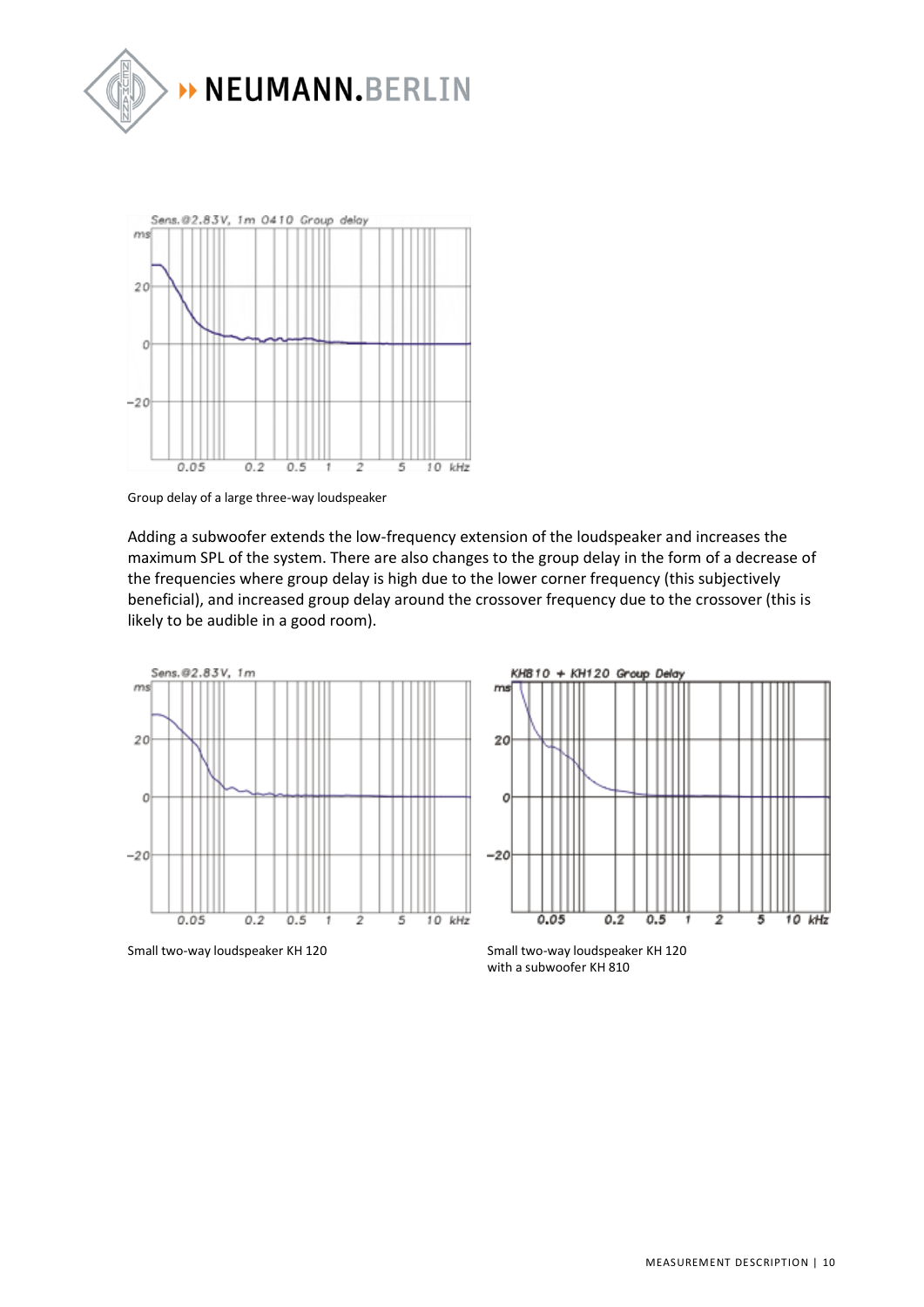







Compact sealed three-way loudspeaker O 300 D Compact sealed three-way loudspeaker O 300 D with a subwoofer KH 810



Large vented three-way loudspeaker O 410 Large vented three-way loudspeaker O 410 with a subwoofer KH 870

To eliminate frequency-dependent group delay (blue curve below), a frequency-dependent time delay can be added. The result is what is known as a linear-phase system – all frequencies pass through the system in the same amount of time (red curve). Whilst a linear-phase loudspeaker sounds incredible, there is a cost in the form of latency. Another possibility is to partially correct the group delay, in this case down to about 100 Hz (green curve). This has the advantage of correcting the just the upper part of the response while keeping latency down to an acceptable value.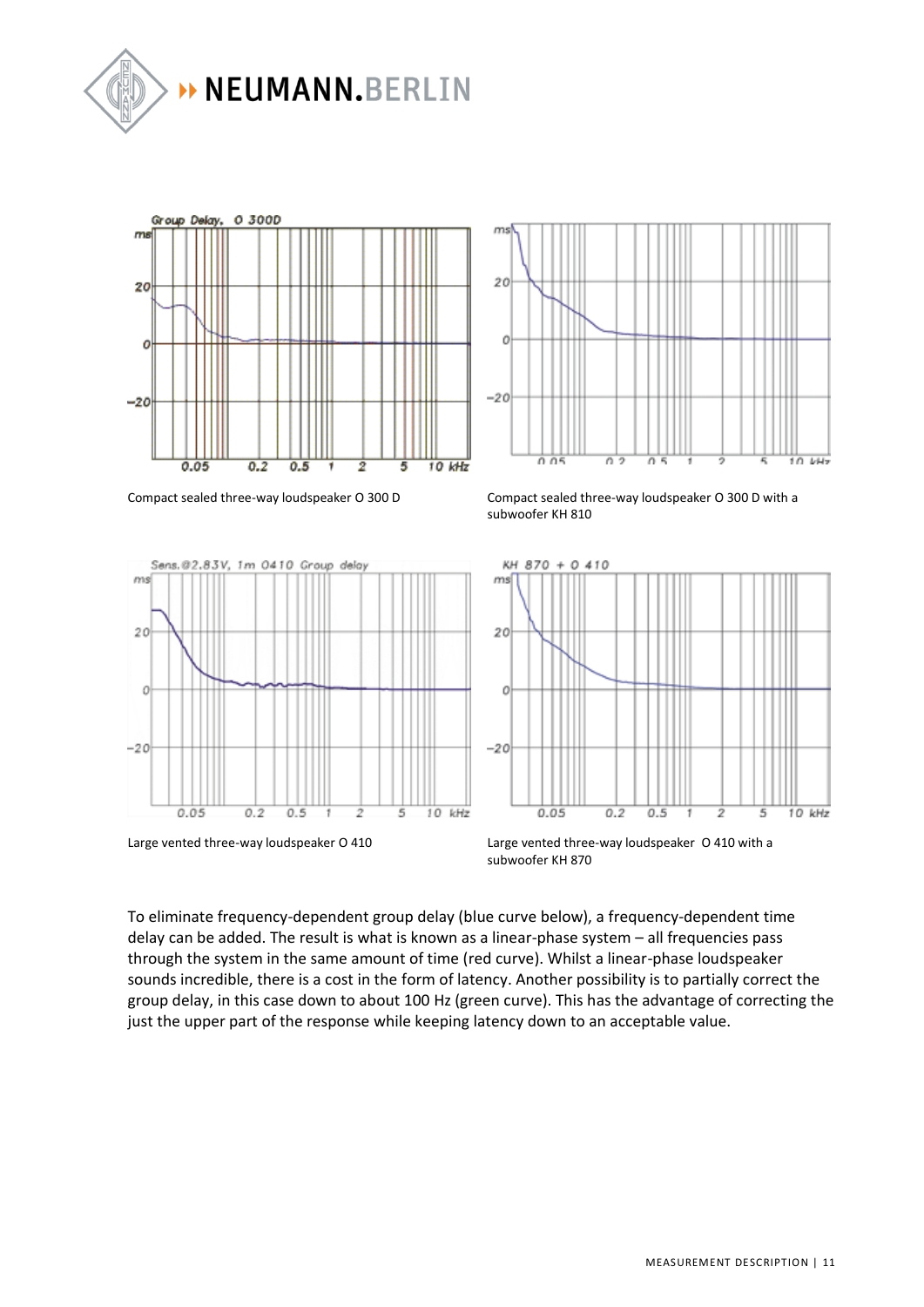



Group delay modes of a DSP loudspeaker: linear (LLL), mixed (MLL), minimum (MMM)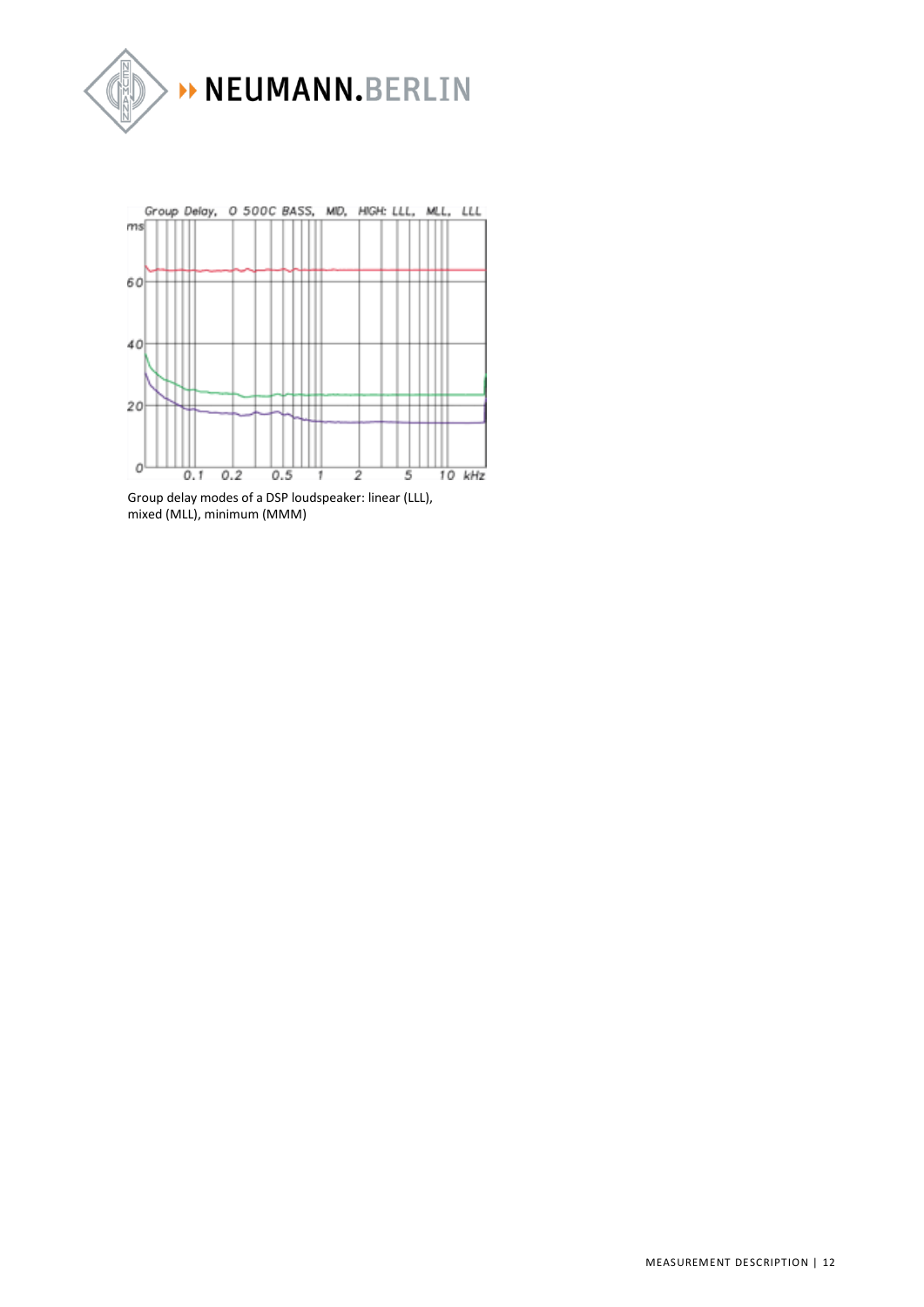

# NEUMANN.BERLIN

#### **Harmonic Distortion**

Loudspeakers suffer from linear and non-linear distortion. Linear distortion can be seen as a non-flat frequency response and/or a non-flat group delay. This is discussed in other sections. Non-linear distortion adds new frequencies to the acoustical output that were not present in the electrical input signal. To measure this, a frequency (the fundamental, say 100 Hz) is played into the loudspeaker at a particular sound pressure level and a frequency above that test frequency is measured. Double the frequency is the second harmonic (200 Hz), triple the frequency is the third harmonic (300 Hz), etc. Sweeping the fundamental frequency allows a graph of frequency-dependent harmonic distortion to be plotted. Total harmonic distortion (THD) is the relation between all sound coming out of the loudspeaker compared to all the additional sound in the output that was not present at the input:  $second + third + fourth + fifth + etc.$ 

Harmonic distortion can be expressed in decibels or as a percentage. Second-order harmonic distortion is generally caused by asymmetries in the system. Third-order harmonic distortion is generally caused by "clipping" in the system, and this can come from the electronics or the acoustics, for example short voice coils. Odd-order harmonics generally sound a lot worse than even-order harmonics. Higher order harmonics will be lower than the second- and third-order harmonics, and should be at reasonably low levels in a well-designed system. Ideally the lower the harmonic distortion, the cleaner, or more transparent, the loudspeaker will sound. Less than -30 dB (3%) at low frequency and less than -40 dB (1%) at mid-high frequencies is normally considered to be good, lower values than these is of course better.

Harmonic distortion is non-linear with level, in that an increase of 10 dB in the test signal typically results in a far greater increase in the level of harmonic distortion. As a result, one should check the test conditions before comparing measurements of different loudspeakers. In general, larger loudspeakers suffer from less harmonic distortion than smaller loudspeakers when played at the same level. Additionally, three-way loudspeakers will suffer from less harmonic distortion than twoway loudspeakers as each driver has less work to do. Both these effects can be seen together in the two examples below which are tested at the same sound pressure level.





Großer 3-Wege-Lautsprecher O 410 Kleiner 2-Wege-Lautsprecher KH 120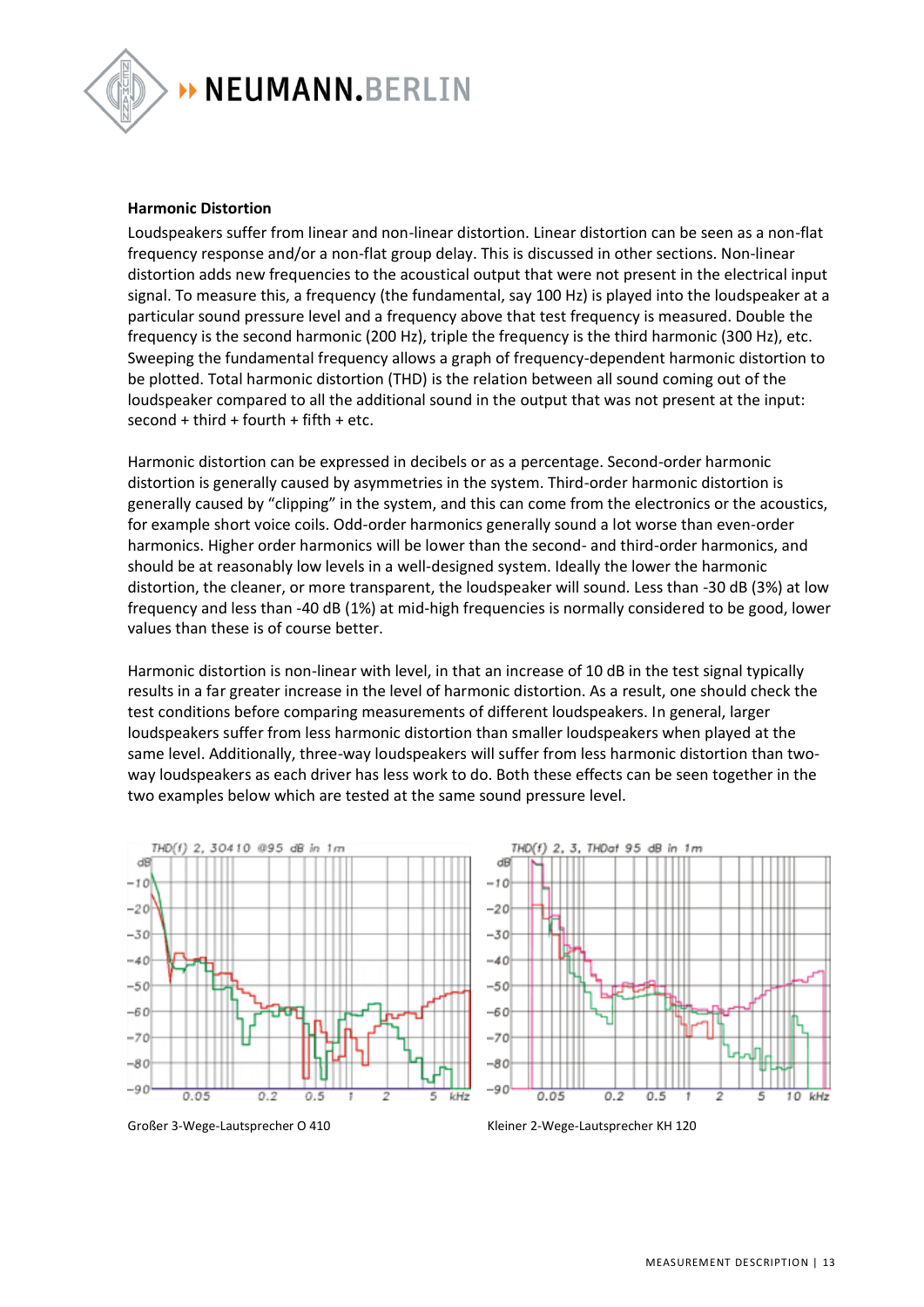

Unfortunately, the level of harmonic distortion does not correlate well with subjective sound quality, for example, an audio system with high levels of second order harmonic distortion can sound quite pleasant, whilst the same system with same level of third order harmonic distortion would sound rather poor. However, harmonic distortion plots are very useful for design engineers to use as a tool to trace problems in their designs.

Note also that even if second order harmonics created by a monitoring system might sound good (like a tube distortion, exciter, compression, etc.) the signal is changed by this distortion. The acoustic output therefore differs from the electrical input signal, which must be avoided as much as possible.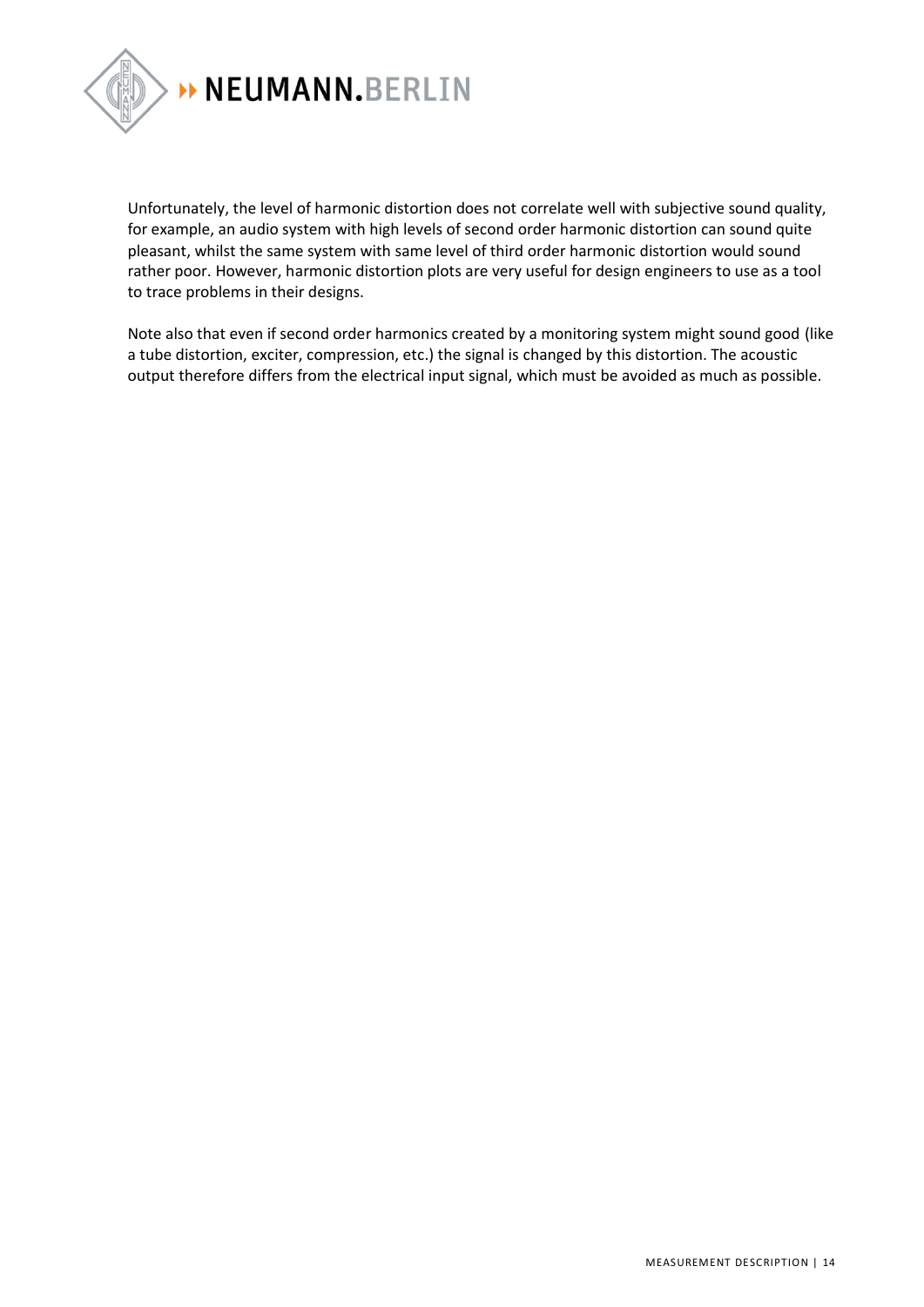

### **Intermodulation Distortion**

Loudspeakers suffer from linear and non-linear distortion. Linear distortion can be seen as a non-flat frequency response and/or a non-flat group delay. This is discussed in other sections. Non-linear distortion in the loudspeaker system adds new frequencies to the acoustical output that were not present in the electrical input signal. One measure of this is harmonic distortion, where a single frequency is played into the loudspeaker and the level of each harmonic measured. Another measure of distortion is to play a more complex signal into the loudspeaker and measure the additional frequencies in the output. The problem with this is that there are no internationally agreed standards for the test signal so comparison of different measurements is impossible unless the test conditions are identical. Since an intermodulation distortion measurement test signal consists of many discrete tones played at the same time, this type of broadband measurement signal is representative of real world usage of the system unlike the pure sine tones used for THD measurements.

The test signal is commonly known as a multi-tone because it consists of a collection of tones. It sounds like someone leaning on a church organ with both forearms. In the example below there are 43 tones logarithmically distributed between 40 and 20k Hz. All the detail on the graph between these tones is the intermodulation and harmonic distortion, and this is what should be minimized. Like harmonic distortion, a lower intermodulation distortion results in a more transparent, cleaner sound quality. Unlike harmonic distortion, intermodulation distortion levels do correlate well with perceived sound quality, the lower the better.



Intermodulation distortion of a large three-way loudspeaker

Intermodulation distortion is non-linear with level, in that an increase of 10 dB in the test signal typically results in a far greater increase in level in the intermodulation distortion. As a result one should check the test conditions before comparing measurements of different loudspeakers. In general, larger loudspeakers suffer from less intermodulation distortion than smaller loudspeakers when played at the same level. Additionally, three-way loudspeakers will suffer from less intermodulation distortion than two-way loudspeakers as each driver has less work to do.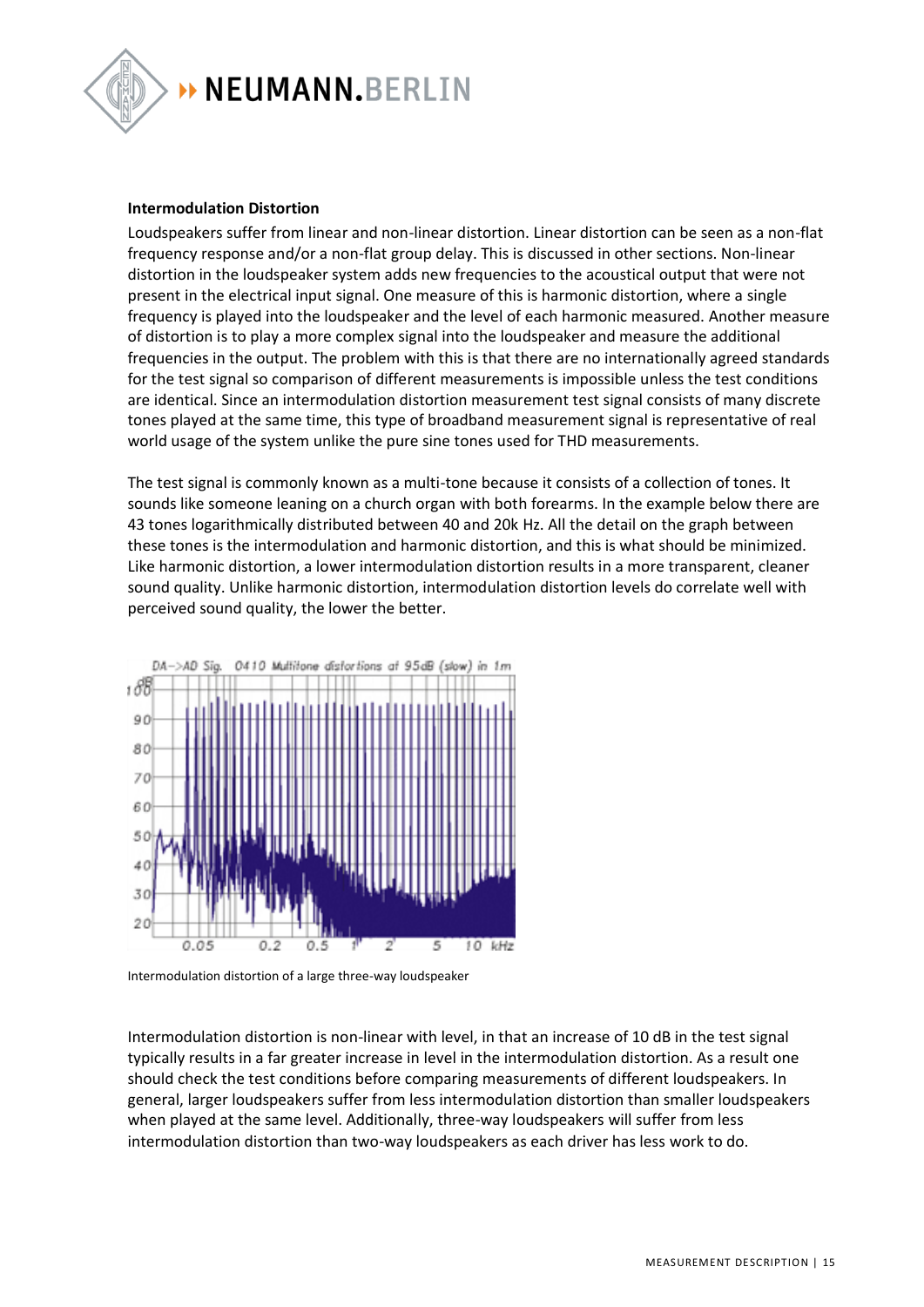

In the graphs below, one can see the advantage of introducing a midrange driver. The midrange intermodulation distortion is reduced by 10–15 dB.



In the graphs below, one can see the advantage of adding a subwoofer to the three-way system. The low-frequency intermodulation distortion is reduced by 10-15 dB, and the midrange intermodulation distortion is reduced by about 10 dB. Additionally, Doppler distortion seen in the 2-6kHz region is removed when a subwoofer is added. This is because the bass driver no longer modulates those frequencies as its excursion has been reduced. This is audible as a cleaning up of the high-frequency region. The result is an audio transparency from a compact three-way / subwoofer system that is comparable to that of a larger three-way system.



Intermodulation distortion of a three-way loudspeaker

Intermodulation distortion of a three-way loudspeaker with a subwoofer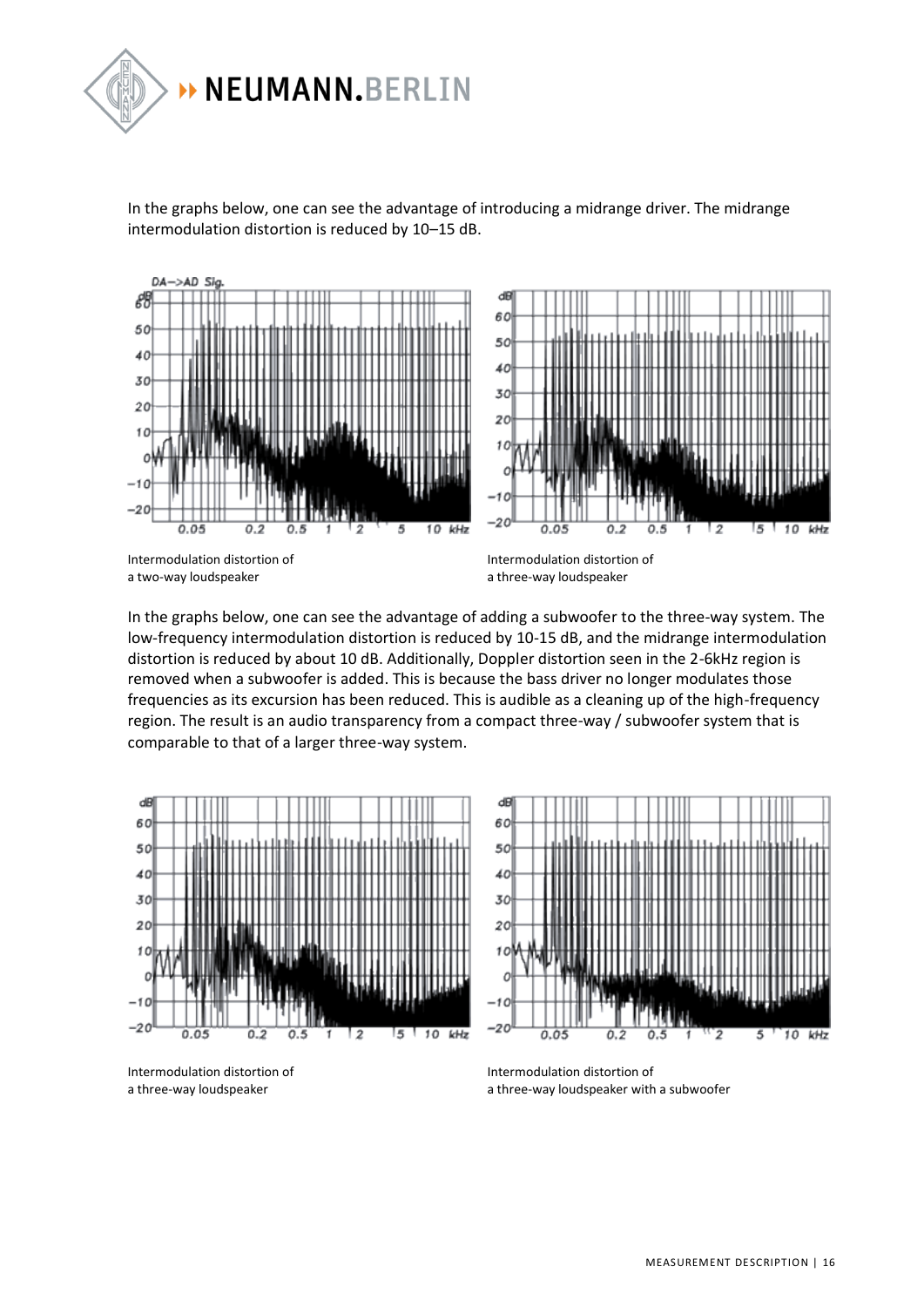

#### **Maximum Sound Pressure Level (SPL)**

Typically maximum sound pressure level (SPL) figures are quite simply specified as a number. This means nothing unless the measurement conditions are known: frequency range, test signal, measurement type, distance of the microphone to the loudspeaker, duration of the signal, location of the loudspeaker, etc. As an example, here is the specification for the O 410:

Maximum sound pressure level in half space at 3% THD at 1m averaged between 100 Hz and 6 kHz = 120.0 dB.

Changing any of the measurement conditions will give a different value. To measure the maximum SPL, a sine wave is played into the loudspeaker and it is increased until the distortion reaches some value, say 1% or 3%, and then the SPL is noted. Sweeping the sine wave's frequency allows a graph to be plotted or an average to be calculated. Alternatively a broadband signal can be used, for example, pink noise, IEC-weighted noise, or "program material" (whatever that means!).

As with most aspects of acoustics, maximum SPL is frequency-dependent. Lower frequencies are harder to reproduce at high levels as the displacement of the drivers must be high (four times the displacement required with each halving of frequency). This is seen as a drop in maximum SPL with reduced frequency.



O 410 Harmonic Distortion at 95 dB SPL (Red: 2nd harmonic, Green: 3rd harmonic)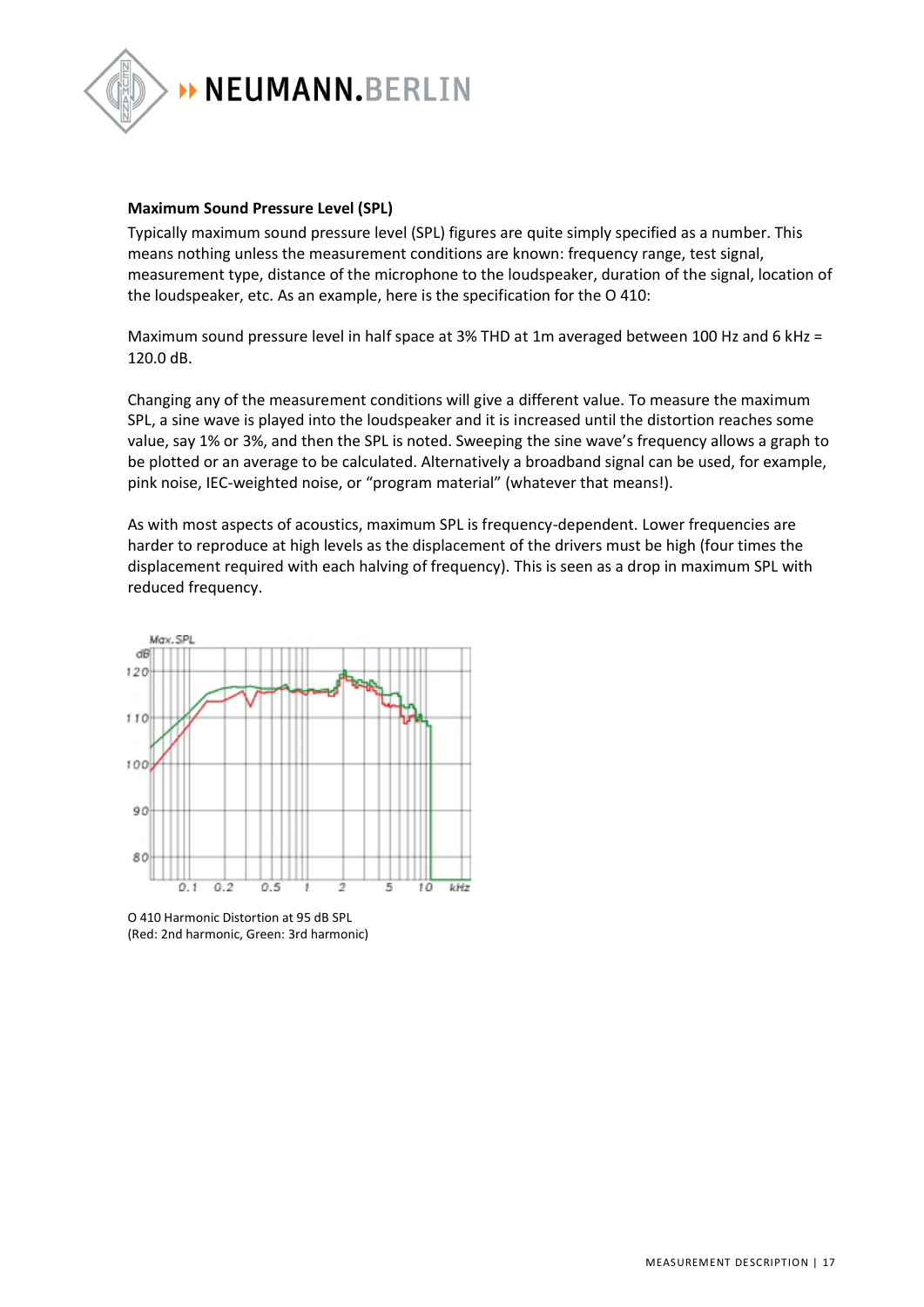



#### The loss of headroom at low frequencies can be made up by adding a subwoofer to the system:

Note these measurements are for a subwoofer located in half-space. Subwoofers are typically located in quarter-space and so the subwoofer part of the curves (below about 100 Hz) would be 6dB higher.

Adding a subwoofer also brings a decrease in the low-frequency cut-off of the system, reduces harmonic and intermodulation distortions (even in the midrange), and changes to the group delay. Adding a subwoofer to a smaller loudspeaker gives a more dramatic improvement to the maximum SPL.







O 300 with KH 810 Maximum SPL at 1 m (Red: 3% THD, Blue: 1% THD)